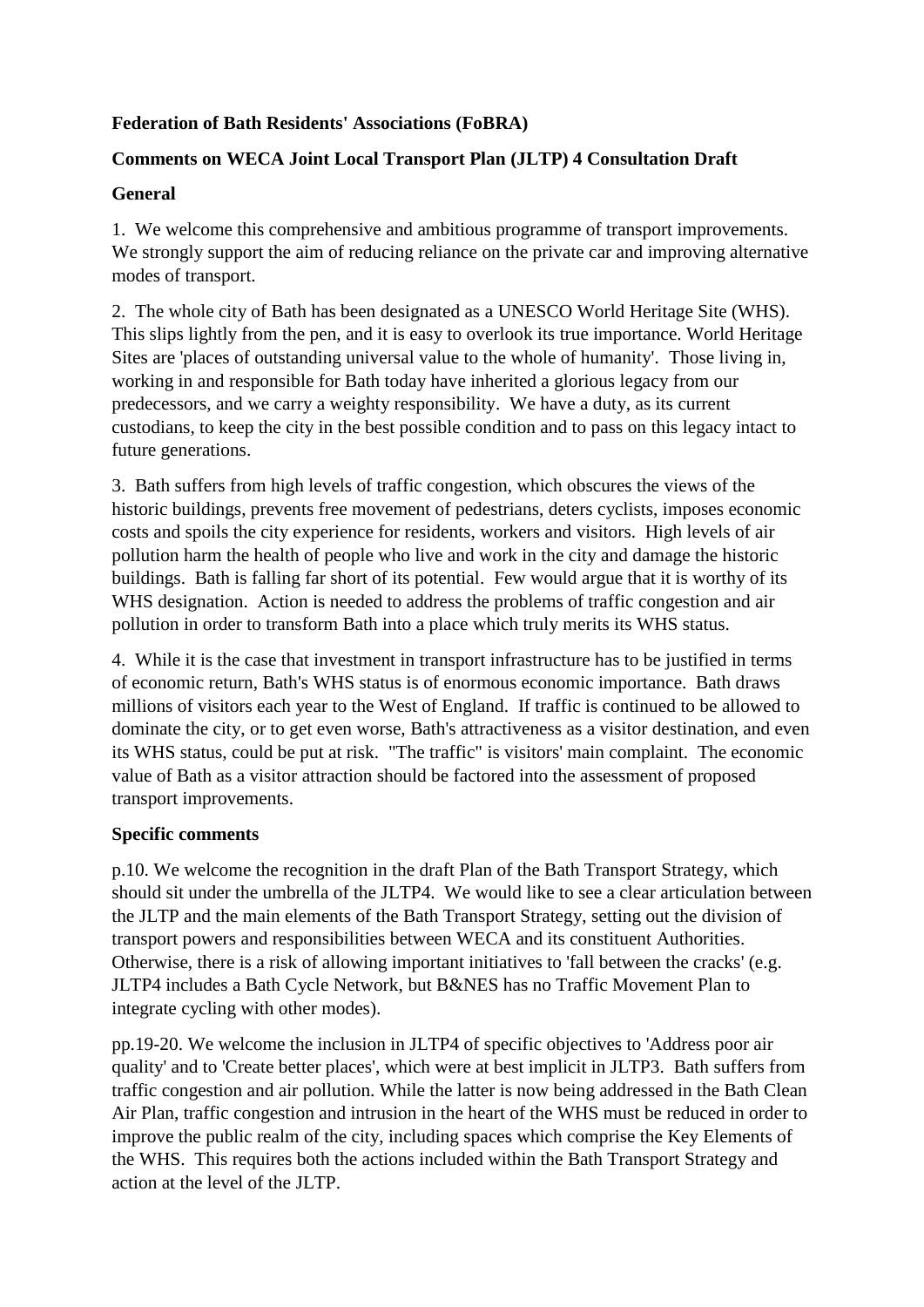p.23. We welcome the creation of a JLTP Advisory Group, but we are surprised that residents as such are not recognised as a group having a critical interest. We believe that residents' groups including, in Bath, FoBRA, should be invited to join the JLTP Advisory Group.

p.25. We support the objective of giving priority to walking, cycling and public transport. This is the aim of the Hierarchy of Road Users, which has long been adopted by B&NES and no doubt other West of England Authorities. The key is actually to realise this objective and encourage, by both carrot and stick, modal transfer from the private car. This is well expressed in Figure 5.1. We strongly support the role of P&R in this respect.

p.30. Connectivity between Bath and Bristol Airport is currently poor. The Airport Flyer bus service is useful but it is slow and uncomfortable. Car access is either by congested urban roads or wholly unsuitable country lanes. A rail link from Bristol, with direct connectivity to a Bath service, is needed.

p.33. Coaches have an important role to play but their impact on urban centres such as Bath must be carefully managed. See our comments on coaches in Bath (pp.38-39, below).

pp.34-35. We welcome the recognition of the inadequacy of the A46/A36 as a major route from the M4 to the south coast. This is most marked in Bath where through traffic, of HGVs in particular, has a major impact as it passes through densely populated city streets. This traffic has an impact throughout the city. Vehicles seeking to leave the city centre have difficulty exiting onto the London Road, causing tailbacks into the very centre of the city on a regular basis. An alternative route east of Bath for this through traffic is essential. It is remarkable that nearby towns such as Warminster, Frome and Keynsham, and even Batheaston village, have benefitted from by-passes to remove through traffic, but not the World Heritage City of Bath, which continues to suffer from heavy through traffic.

We welcome the creation of Junction 18a if it will reduce traffic volumes on the A46 and through the centre of Bath.

We strongly support the case for a Freight Consolidation Depot serving Bath, ideally with small electric vehicles handling the final leg of deliveries within the city. In the meantime, time restricted delivery windows, as operated in many places in mainland Europe, should be introduced.

HGV weight limits are not currently enforced as this is not considered a priority by Avon and Somerset Police, which has the responsibility for enforcement of moving traffic offences. WECA should encourage the Police to enforce HGV weight restrictions, or seek the powers for local authorities to do so (as is the case in London).

pp.38-39. Page 38 presents a fairly balanced case, recognising that coaches can have a detrimental effect and require improved management. In the view of many Bath residents (and some, often tourist-focused, businesses), coaches are a plague. They are visually intrusive and generate high levels of congestion and air pollution. They park illegally. They leave their engines running illegally. Yet they are currently permitted to come into the very heart of the city and drop off just metres from some of the Key Elements of the World Heritage Site such as the Roman Baths, the Abbey and North Parade. Some coaches simply drive round the heritage areas without stopping, before moving on to their next destination at Stonehenge or wherever. A coach strategy is required which limits coach access to the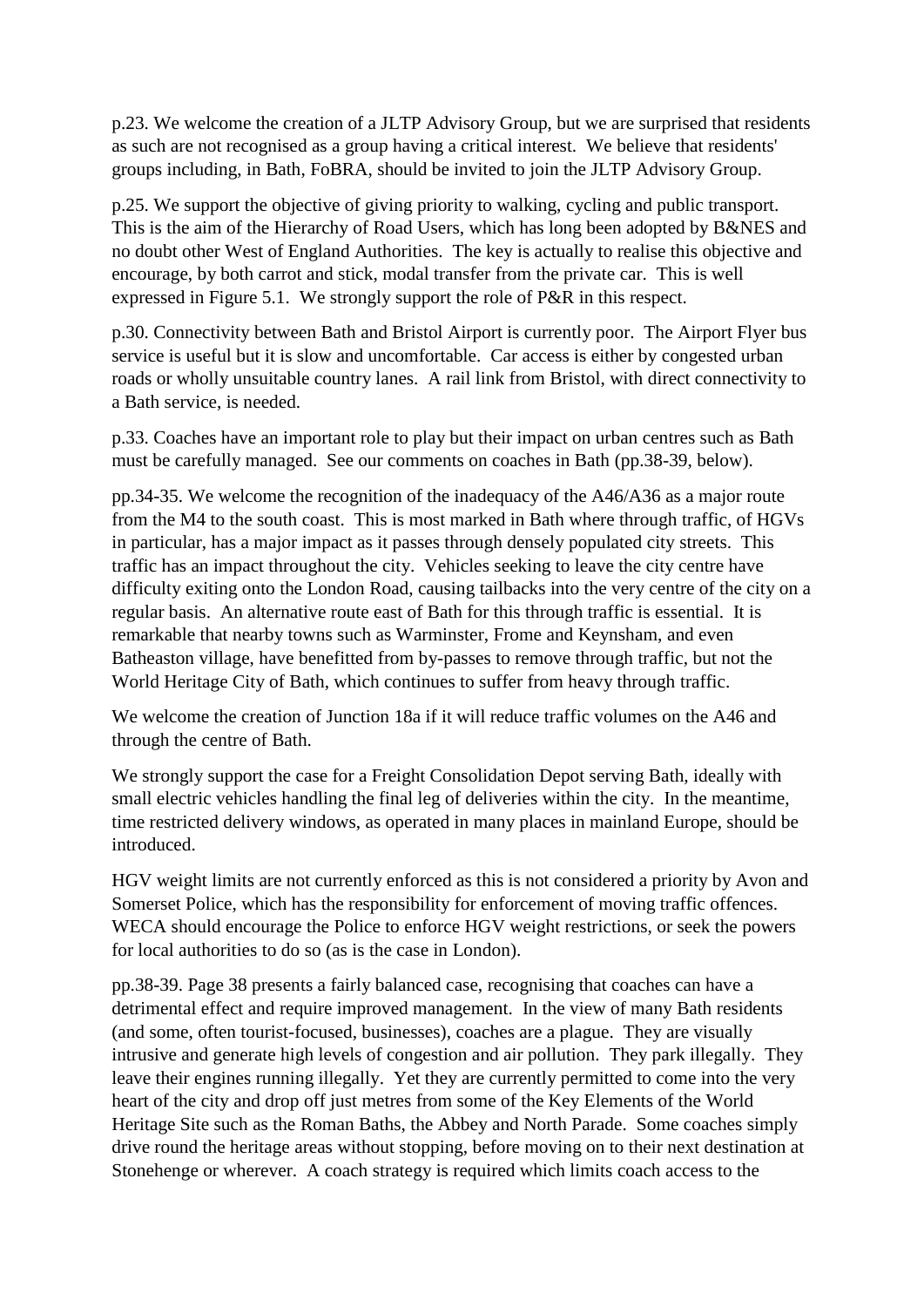central area of the city (as in York). Drop-off points should be located outside the city centre, but within walking distance. We welcome the aim in the JLTP to 'provide improved pedestrian routes and wayfinding between coach drop off and pick up locations and key destinations, offering easy, high quality and convenient routes'. This must be applied in Bath.

It is vital that residents and businesses are involved in the development of the new Coach Parking Strategy for Bath. The approach of the previous, later withdrawn, coach strategy was essentially to ask what the coach operators, drivers and passengers wanted, and accommodate them without regard to the impact on the city or its residents. The consultants who drew up the strategy conducted surveys of the views of coach companies, drivers and passengers, but none of Bath residents. As a result, the strategy was totally flawed.

The 'Case Study' box on page 39 on Tourism in Bath presents a somewhat uncritical view of the value of coaches to Bath. Coaches which simply drive round and move on contribute nothing but congestion and air pollution to Bath. Two-thirds of coaches stay for less than 3 hours. Most visitors make a very limited contribution to the economy, with 50% spending less than £30, little of which necessarily stays in Bath. Arguably short-stay, low-spending visitors contribute less to the city than the harm they cause. A full and careful analysis is required of the actual contribution to the economy made by various types of coach visitors. Priority should be given to coaches delivering visitors for longer stays, which would support the aspiration for an upward shift in the quality and pricing of the Bath tourism offer. Coaches must be managed, not simply accommodated.

p.41. We welcome the explicit recognition that the availability and cost of parking is closely linked with the demand for motor vehicle use. Parking control is a vital tool for controlling traffic volumes. Objective W3 should specify traffic management and parking control as tools for managing demand.

p.43. We support the extension of a mass transit system to the Bristol-Bath corridor. Trams might possibly play a role in Bath in the future, but meanwhile improved bus services are needed.

p.47. In the short to medium term, improved bus services are needed to provide a cheap, reliable and attractive alternative to private car use. We welcome the bus strategy review. Given the critical role of the bus system to relieve car dependency in Bath and Bristol, the bus strategy should be considered simultaneously as part of the JLTP4 rather than as a separate matter, as it inherently links with almost all the components of JLTP4. The option of franchising, though mentioned only in passing here and in Appendix 2, has been highly successful in London, and we should like to see a higher profile for franchising in the review.

pp.53-54. We believe that P&R can play a vital role in intercepting traffic and reducing car movement into cities, in conjunction with measures to deter traffic from travelling in (carrot and stick). We strongly support a new Park & Ride site east of Bath. We support further expansion and improvement of the existing Park & Ride sites at Newbridge, Lansdown and Odd Down. This should include extending the operating hours later in the evening, provision of secure overnight parking, and provision for coaches. We would also welcome 'informal P&R' at suitable locations. The now-closed South Gloucestershire car park at M4 Junction 18 should be considered for Park & Ride, Park & Share, and for freight consolidation services to and from Bath.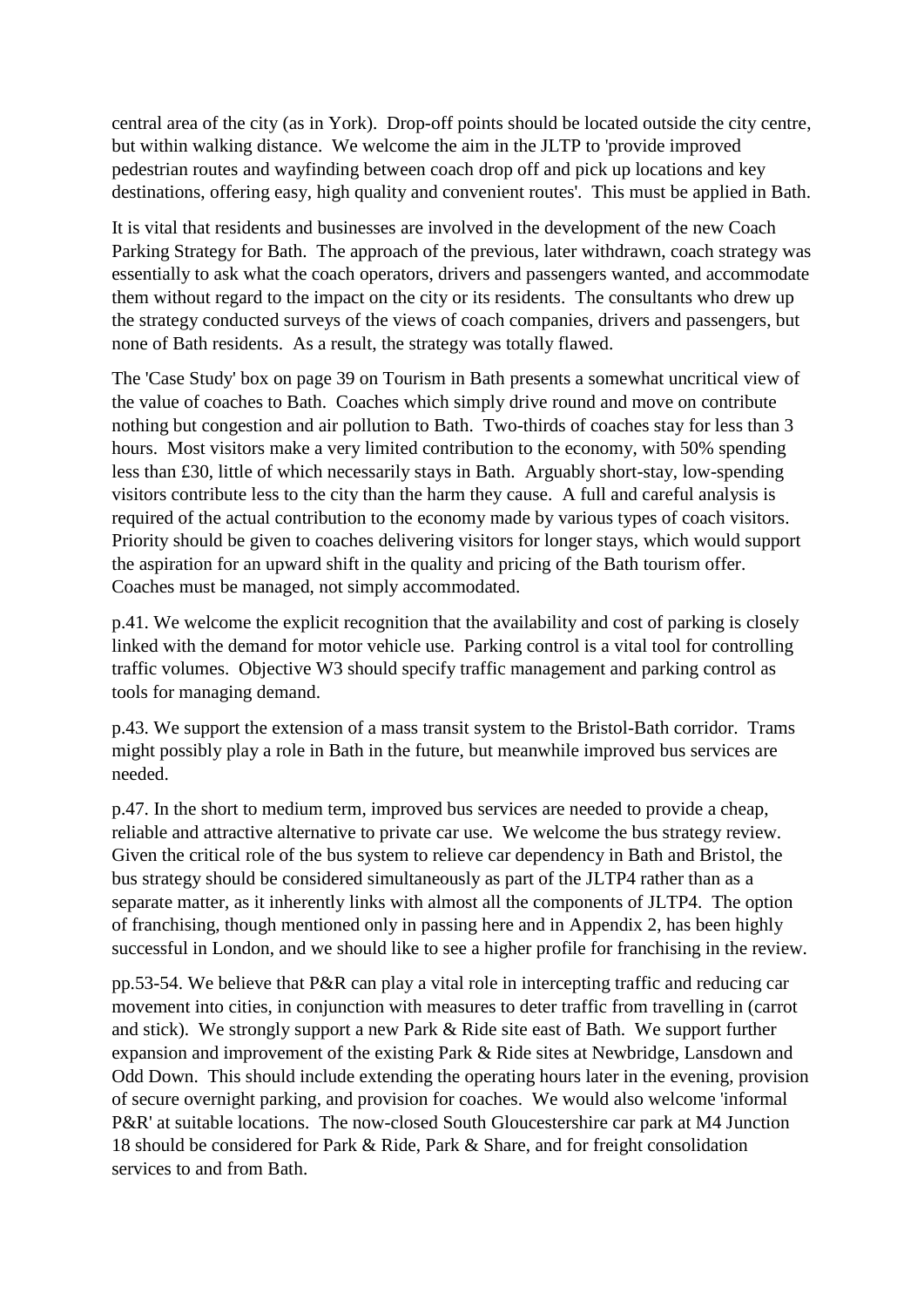p.58. We support steps to manage demand by parking control, and road charging. We support the introduction of a Clean Air Zone in Bath, although now approved it will have a limited and diminishing impact on traffic congestion. Traffic management is also an important tool for reducing congestion.

p.59. Currently, there are high volumes of traffic passing through central Bath and the very heart of the World Heritage Site. Central Bath must be excluded from the Key Route Network.

The A36 Lower Bristol Road is the designated east-west national through route for Bath. It requires improvement. This is especially important with the development of the Bath Riverside/ Enterprise Area, which currently is proceeding without a related transport plan. A master plan for the A36/Lower Bristol Road is urgently required.

Expanded use of the A420 should be considered as an alternative route between the east of Bath and Bristol. From the east of Bath, the distance to Bristol is almost exactly the same by the A420 as through the city of Bath. The A420 is relatively under-used, and there is much less housing on the A420 than on the route through Bath and Saltford. But it is not even signposted to the east of Bath as an alternative route to Bristol (eg "Bristol avoiding Bath").

The case for a 'link road' from the A4 west of Bath to the A36 south of Bath should also be considered to reduce east-west traffic on the very busy A36 Lower Bristol Road through the city.

p.67. We welcome the commitment to restrict through traffic movement for heavy vehicles and most polluting goods vehicles in the central areas of Bristol and Bath. For a start, the existing HGV weight limit in central Bath should be enforced. Through HGV traffic needs to be removed from the city as a whole, and improved arrangements put in place for freight delivery. See our comment on pp.34-35 above.

p.68. We support a Freight Consolidation Depot serving Bath, including the use of small electric vehicles or cargo bikes for final delivery.

p.71. We support these Objectives. We propose an additional Objective:-

L6: Improve amenity and wellbeing by reducing the intrusion of traffic.

This would be in direct support of the JLTP Objectives to 'Create better spaces' and 'Contribute to better health, wellbeing, safety and security'. It would relate directly to the Vision of the Bath Transport Strategy that 'Bath will enhance its unique status by adopting measures that promote sustainable transport and reduce the intrusion of vehicles, particularly in the historic core'.

Should the JLTP not include targets for travel modes?

p.73. We support the Bath Cycle Network and City Centre Package.

p.75. Schools generate a great deal of concentrated movement at specific times, notably around 0800-0900 and 1515-1615. Cars are often preferred for these journeys and this inflates traffic in the morning rush hour and generates a secondary peak in the afternoon; it also deprives children and staff of routine healthy exercise on the journey to and from school. Congestion and pollution are a serious problem where schools are concentrated, as they are in